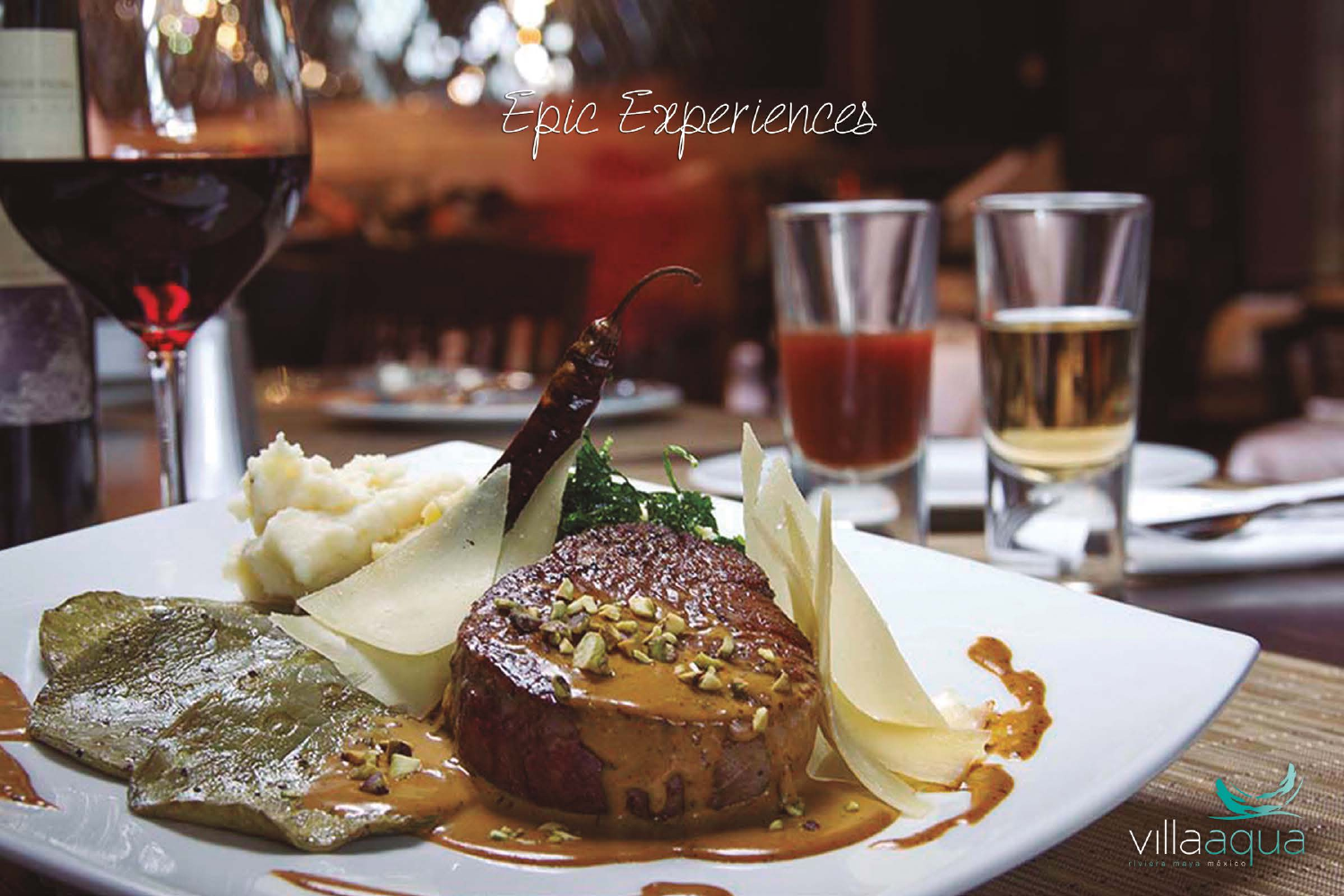



Tequila Tasting Experience!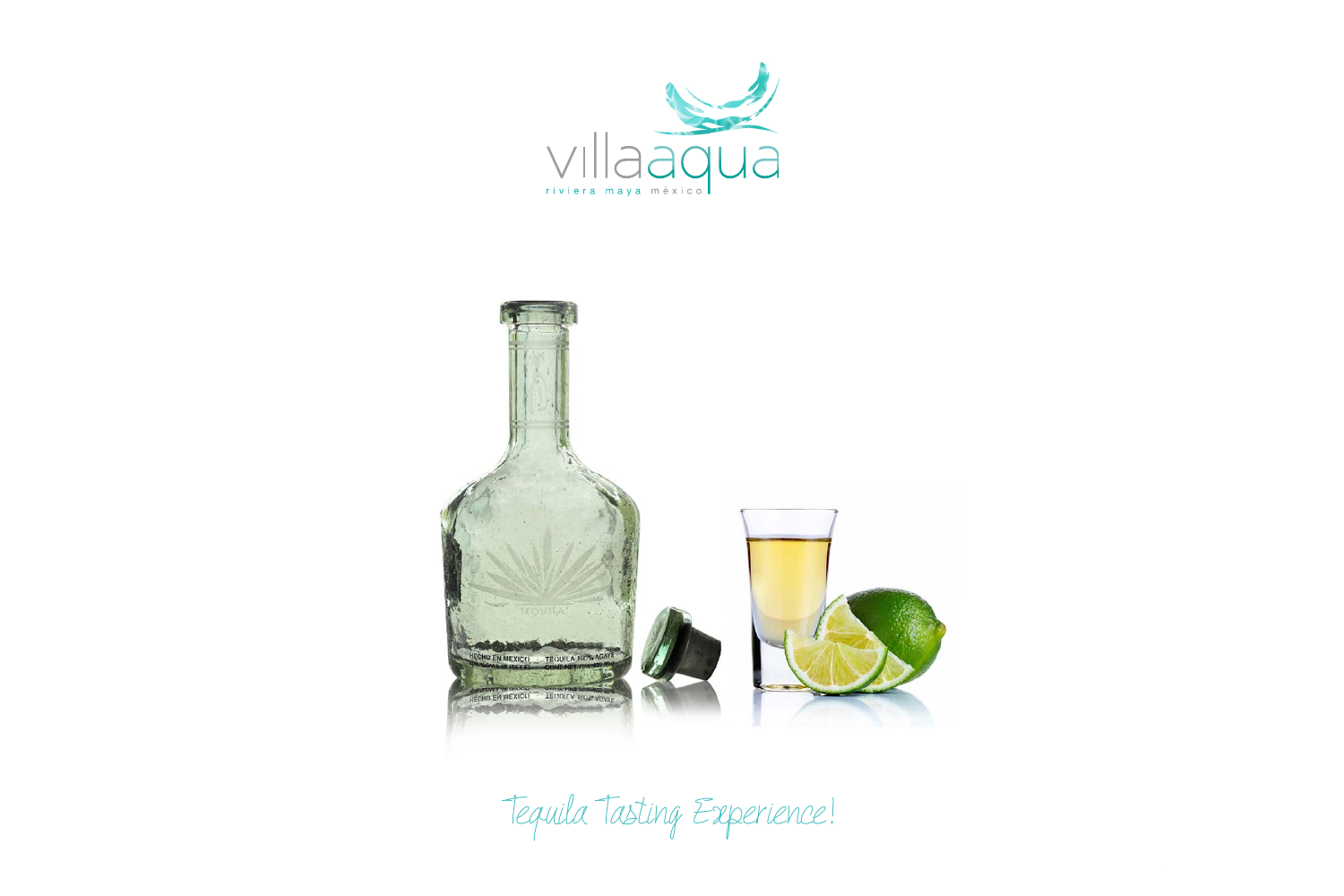

Have a Shot... of Tequila Knowledge!

Join us unraveling Mexico´s emblematic beverage, let Villa Aqua and our Tequila Expert be your hosts throughout this unique experience that involves Mexican folklore, traditions, flavors and scents in a single glass of our elixir of life.

The program starts with a brief history of Tequila; you will learn the process of manufacture (from the field to the bottle) and how the beverage gained an appellation of origin. Distinguish the difference between each expression of Tequila, the varieties that exist and the way to identify a good quality spirit (the wisest way to start is to know if what you are buying suits best for your taste).

The experience continues as we immerse in 3 or 4 labels depending the service you require, and involves using all our senses:

- The colors and visual aspects each bottle has.  $\cdot$  Sight
- Not only does the alcohol scent is present, with the use of several ingredients we will help you to discover the complexity each expression of tequila has. Smell
- The consistency of real cooked agave  $\cdot$  Touch
- Each step we take in discovering the perfect match to each of the selected brands we'll try. Taste

Discover the traditional way of enjoying Tequila, the how's and why's of the Mexican way of tasting and compare it with your new skills… and remember: the best judge is the one who has the knowledge!

Finally and most important, have fun!

.

This service is for you to enjoy and to reappraise this millenary legacy.



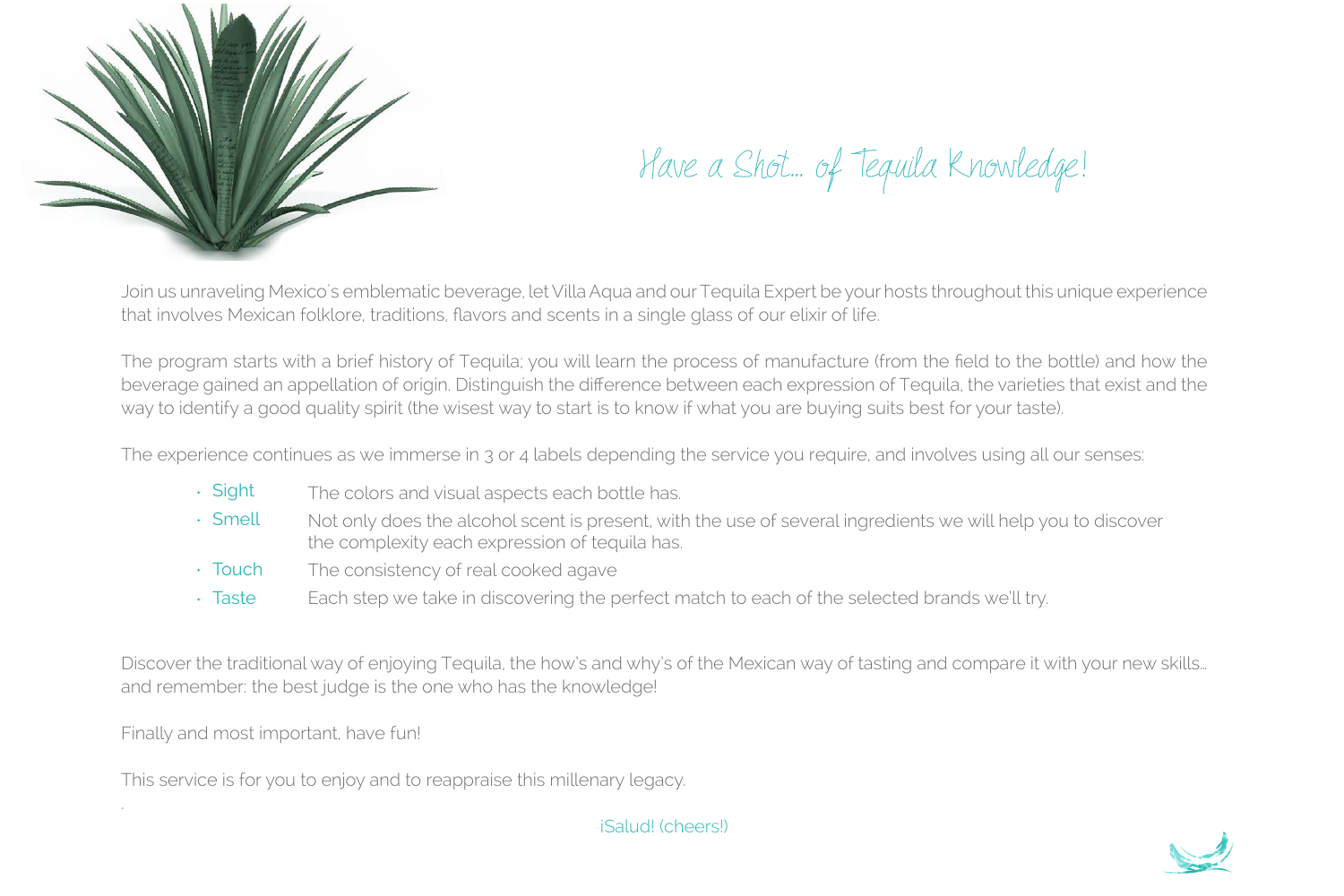







Choose your experience:

# 1. TEQUILA TASTING

You will learn to identify the characteristics, qualities and differences between the 3 most popular varieties of tequila: White, Reposado and Añejo.

#### The Tasting Experience includes:

# Price \$300 usd

- A Certified Tequila Expert.
- Tasting of 3 different Labels.
- Ingredients for the pairing.
- Mexican decoration.

(for up to 5 pax) Extra person \$50usd (Aprox time: 45min)

#### 2. PREMIUM TEQUILA TASTING

You will learn to identify the characteristics, qualities and differences between the 3 most popular varieties of tequila: White, Reposado and Añejo.

#### The Tasting Experience includes:

- A Certified Tequila Expert
- Tasting of 4 different Labels. (1 Premium).
- Ingredients for the pairing.
- Mexican decoration.

## Price \$420 usd

(for up to 5 pax) Extra person \$75usd (Aprox time: 1 hr.)

\*You can enhance your Mexican Experience with a Mariachi and make it a truly unforgettable night! Ask your Villa Host for more details

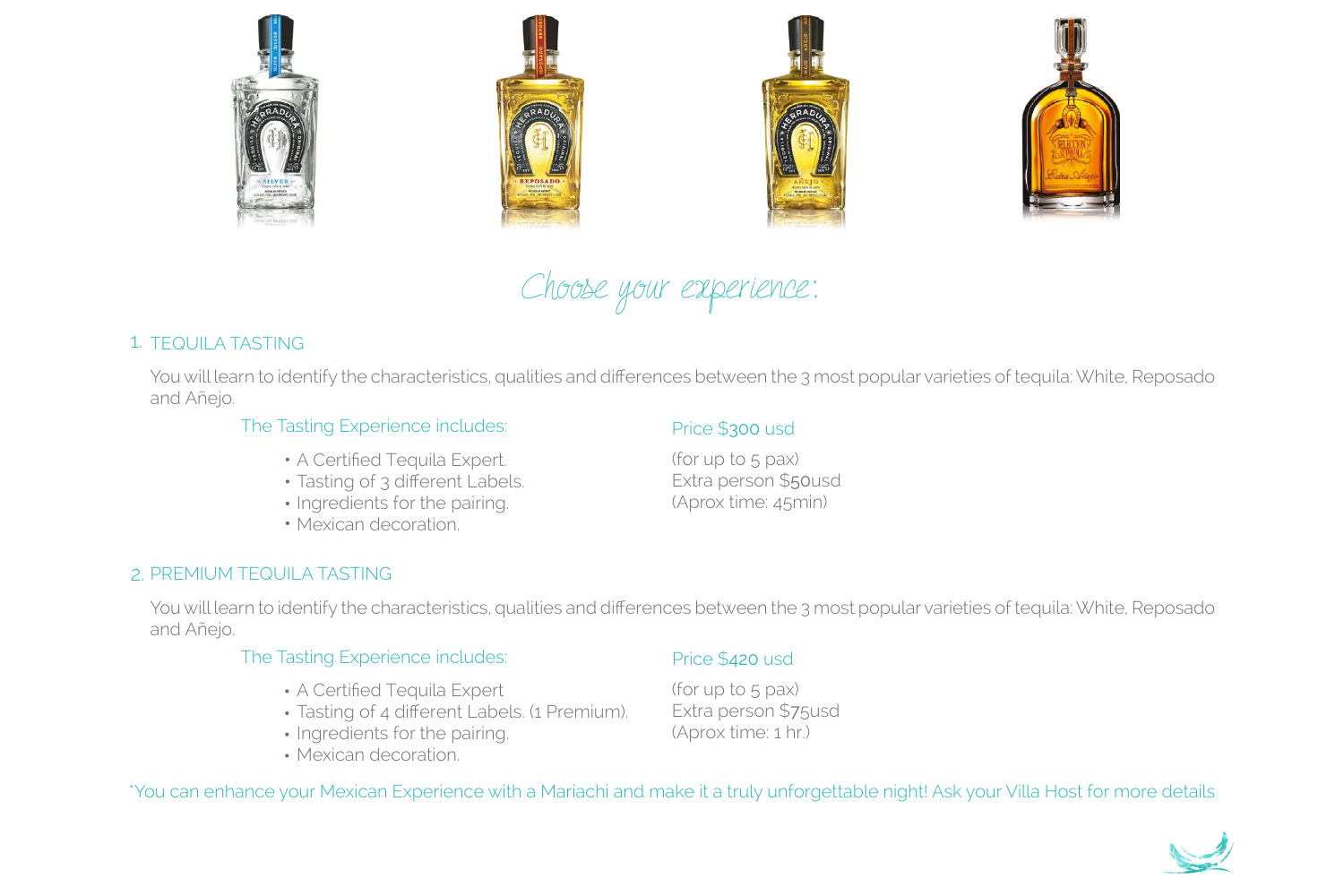



Molecular Dinner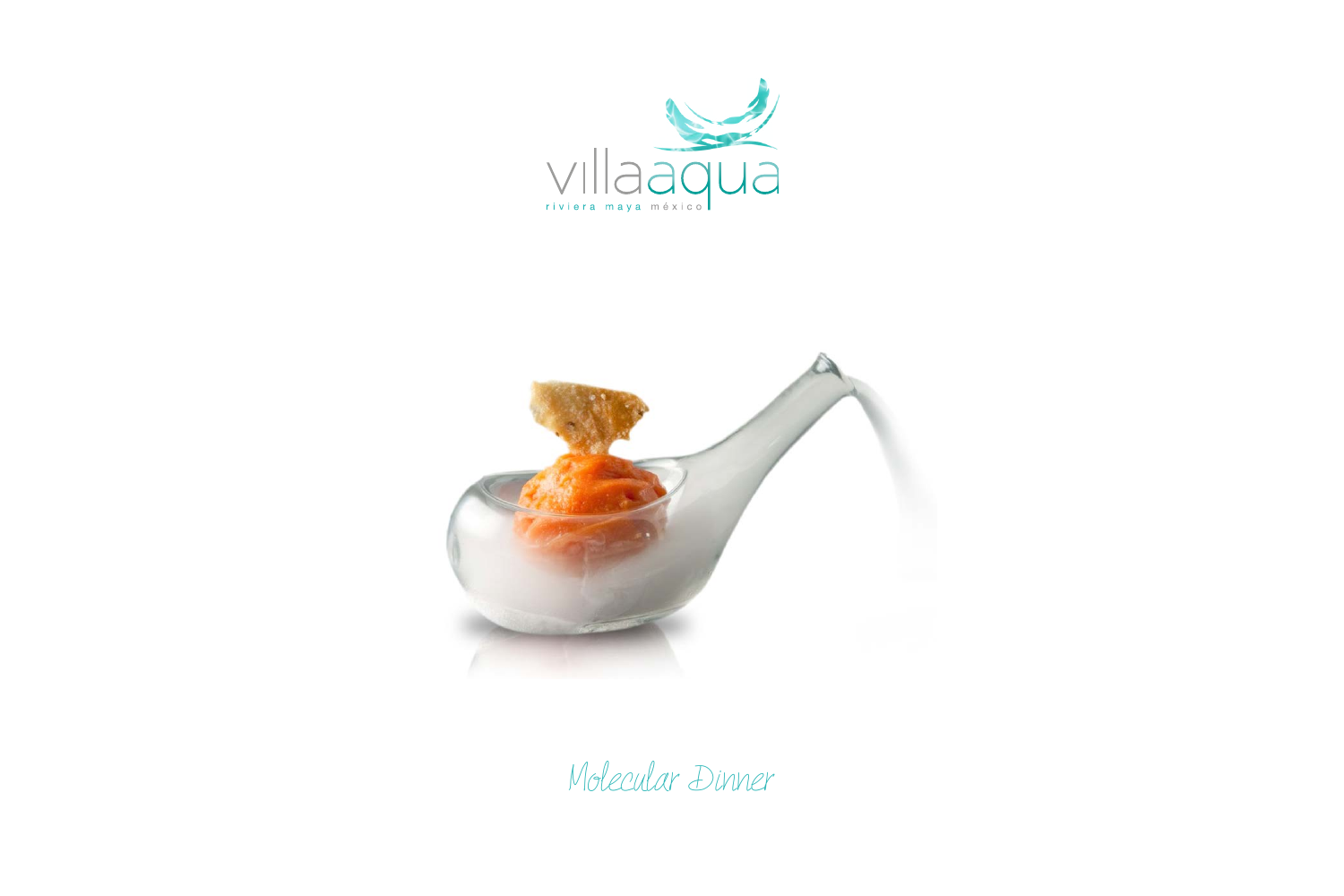

Molecular Gastronomy has become a new tendence in the past years. At Villa Aqua, we are proud to present this ultimate culinary experience, which very few restaurants in the world and just 2 within the Mayan Riviera can offer.

The dinner consists on 16 spectacular courses created by our chef Bernardo Bautista, who will break the concept of "traditional cooking" by presenting new and fun techniques, flavours and textures, revolutionizing and exploring with fresh produce, colors, imagination and Science, to bring delight to your palate!

Don't miss this unique oportunity to discover superb food in an enchanting night to be cherised!

#### Your Molecular experience includes:

16 Course Menu. Mexican Wine pairing. Special decoration. Waiter/bartender service (3 hrs.) Price \$ 1,175 usd For up to 6 pax Extra person \$ 155 usd

## Price Without wine-pairing \$ 960 usd

For up to 6 pax Extra person \$ 120 usd

This experience lasts approximately 2:30-3 hours, so we recommend it to start at 6:30pm the latest.

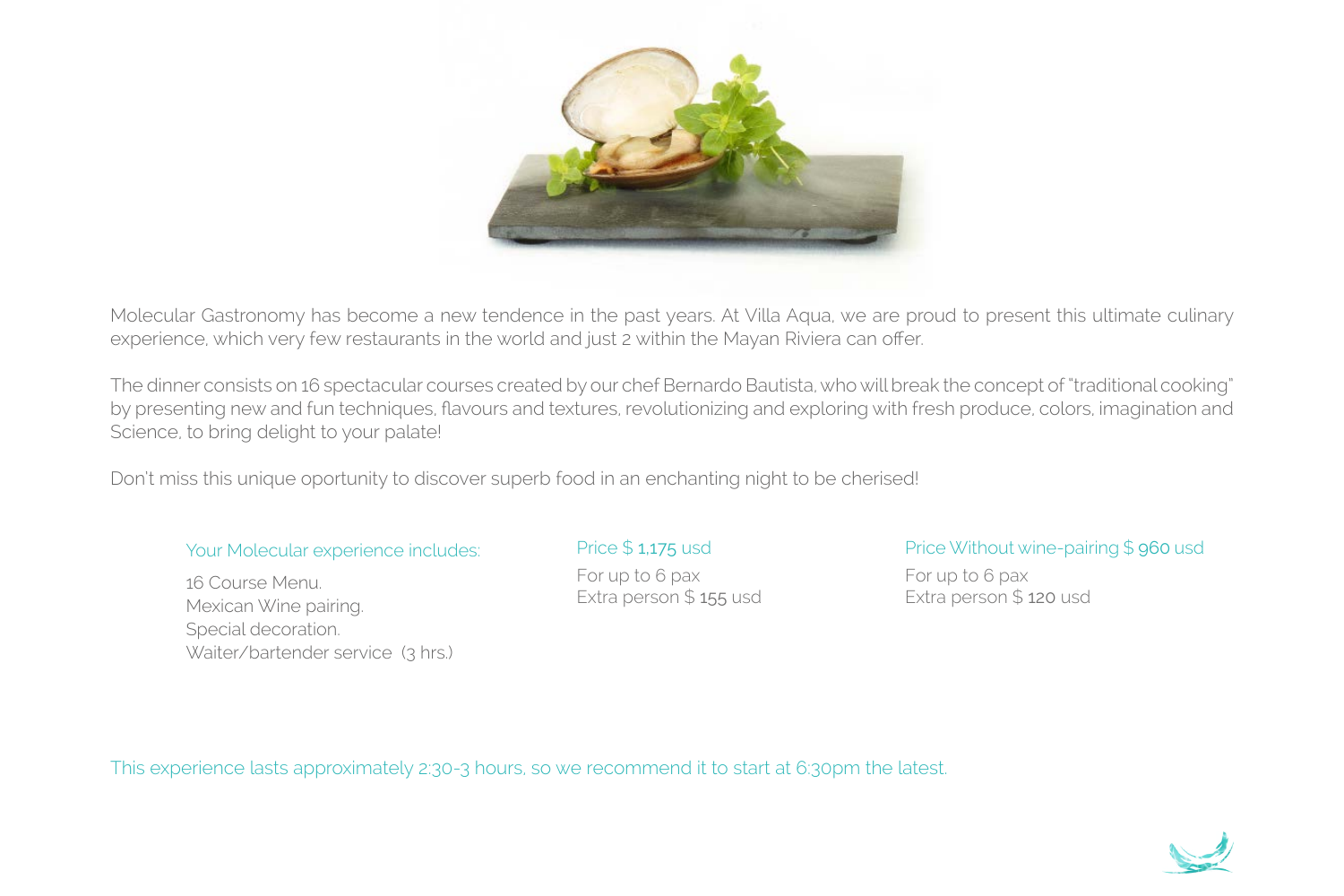



Tasting Mexican Dinner:

¡Mexico Lindo y Querido!

Beautiful and beloved Mexico!